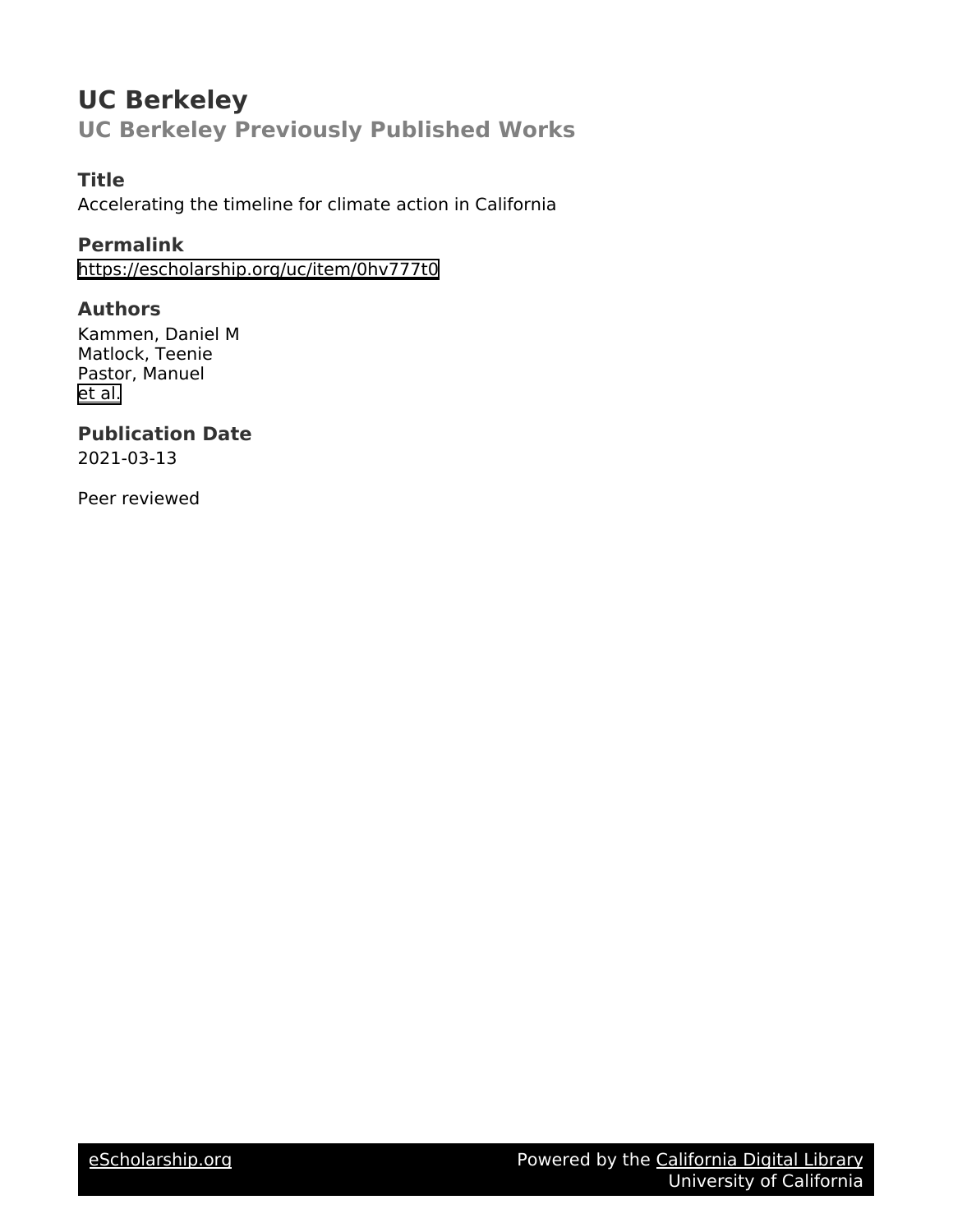## **Accelerating the timeline for climate action in California**

Daniel M Kammen<sup>1</sup>, Teenie Matlock<sup>2</sup>, Manuel Pastor<sup>3</sup>, David Pellow<sup>4</sup>, Veerabhadran Ramanathan<sup>5</sup>, Tom Steyer<sup>6</sup>, Leah Stokes<sup>7</sup>, and Feliz Ventura<sup>8</sup>

- $1$  Chair, Energy and Resources Group, Goldman School of Public Policy, Department of Nuclear Engineering, Director, Renewable and Appropriate Energy Laboratory, University of California, Berkeley
- <sup>2</sup> Vice Provost for Academic Personnel, and McClatchy Chair in Communications, Department of Cognitive Science, University of California. Merced
- <sup>3</sup> Director, USC Program for Environmental and Regional Equity (PERE), Director, USC Center for the Study of Immigrant Integration (CSII), Department of Sociology, University of Southern California
- <sup>4</sup> Program in Environmental Studies, University of California, Santa Barbara
- <sup>5</sup> Distinguished Professor of Atmospheric and Climate Sciences at the Scripps Institution of Oceanography, University of California, San Diego
- <sup>6</sup> Co-President, TomKat Foundation
- $7$  Department of Political Science, University of California, Santa Barbara
- <sup>8</sup> US Director, Hatch Urban Solutions

Address correspondence to kammen@berkeley.edu

#### **Summary**

The global commitment to climate-smart actions is rising rapidly, driven by the changing political landscape, the opportunity afforded by COVID-19 recovery opportunities, and most fundamentally by the worsening climate crisis. Long an innovator in this arena, California is falling behind in its climate leadership and would benefit economically and ecologically and in terms of social justice, by establishing more aggressive goals that enable a carbon-negative economy in advance of its current 2045 target date for carbon neutrality.

#### **Abstract**

The climate emergency increasingly threatens our communities, ecosystems, food production, health, and economy. It disproportionately impacts lower income communities, communities of color, and the elderly. Assessments since the 2018 IPCC 1.5 Celsius report show that current national and subnational commitments and actions are insufficient. Fortunately, a suite of solutions exists now to mitigate the climate crisis if we initiate and sustain actions today. California, which has a strong set of current targets in place and is home to clean energy and high technology innovation, has fallen behind in its climate ambition compared to a number of major governments. California, a catalyst for climate action globally, can and should ramp up its leadership by aligning its climate goals with the most recent science, coordinating actions to make 2030 a point of significant accomplishment. This entails dramatically accelerating its carbon neutrality and net-negative emissions goal from 2045 to 2030, including advancing clean energy and clean transportation standards, and accelerating naturebased solutions on natural and working lands. It also means changing its current greenhouse gas reduction goals both in the percentage and the timing: cutting emissions by 80 percent (instead of 40 percent) below 1990 levels much closer to 2030 than 2050. These actions will enable California to save lives, benefit underserved and frontline communities, and save trillions of dollars. This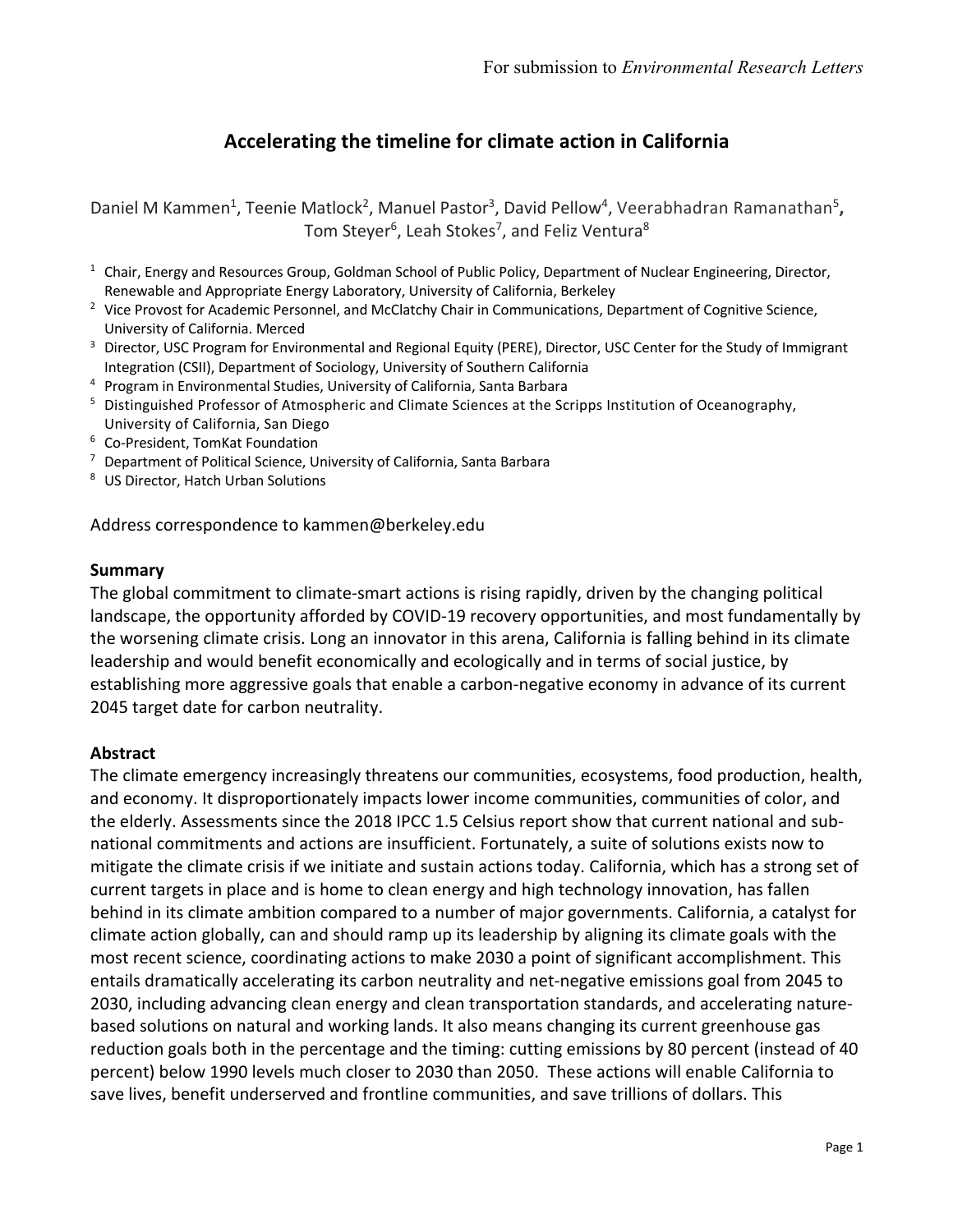rededication takes heed of the latest science, accelerating equitable, job-creating climate policies. While there are significant challenges to achieving these goals, California can establish policy now that will unleash innovation and channel market forces, as has happened with solar, and catalyze positive upward-scaling tipping points for accelerated global climate action.

#### **1. California must lead on climate**

As the September 13, 2020, front page banner headline of *The Los Angeles Times* declared: "California's climate apocalypse. Fires, heat, air pollution: The calamity is no longer in the future – it's here, now."

With a record-shattering 4.3 million acres burned (approximately 4% of the state), 32 direct deaths, and an estimated 1200 - 3000 deaths from toxic smoke that covered much of the state for several weeks,<sup>1</sup> California finds itself at the frontline of climate destruction. California's 2018 wildfires, less than half the size of the 2020 conflagrations, cost a staggering \$148.5 billion in damages (about two thirds of California's pre-COVID 2020 state budget), with \$27.7 billion (19%) in capital losses, \$32.2 billion (22%) in health costs and \$88.6 billion (59%) in indirect losses with a majority of those far from the actual wildfire footprint.<sup>2</sup> The mental health impacts of direct as well as indirect exposure to fires, such as PTSD and depression, are just coming into focus, and are potentially enormous.<sup>3</sup>

While touring a Sierra foothill fire zone in early September, Governor Newsom acknowledged, "We are in a climate damn emergency." He conceded that "across the entire spectrum, our climate goals are inadequate. We have to step up our game. As we lead the nation in low carbon green growth, we'll have to fast track our efforts."4

As of September 2020, the state has experienced a degree of wildfire activity that California's Fourth Climate Change Assessment initially forecasted to not occur until 2050. <sup>5</sup> This climate disaster is resulting in loss of human life and significant expense to the state, businesses, local communities, and families,<sup>6</sup> and is reflected globally in the record-setting heatwaves in Siberia,<sup>7</sup> fires and massive biodiversity loss in Australia,<sup>8</sup> and changes in fish populations in the Pacific Northwest.<sup>9</sup>

<sup>&</sup>lt;sup>1</sup> Indirect mortality from recent wildfires in California, Stanford University, Center on Food Security and the Environment, Sept. 2020

<sup>2</sup> Wang, D et al. Economic footprint of California wildfires in 2018. *Nature Sustainability*, 2020 DOI: 10.1038/s41893-020- 00646-7

<sup>3</sup> Silveira, S.; Kornbluh, M.; Withers, M.C.; Grennan, G.; Ramanathan, V.; Mishra, J. Chronic Mental Health Sequelae of Climate Change Extremes: A Case Study of the Deadliest Californian Wildfire. Int. J. Environ. Res. Public Health 2021, 18, 1487. https://doi.org/10.3390/ijerph18041487

<sup>&</sup>lt;sup>4</sup> https://calmatters.org/environment/2020/09/california-governor-climate-emergency/<br><sup>5</sup> Kolden, @pyrogeog on Twitter, Sept. 10, 2020

<sup>6</sup> Bedsworth et al. California's Fourth Climate Change Assessment: Statewide Summary Report, Jan. 2019

<sup>7</sup> https://graphics.reuters.com/ENVIRONMENT-2020/WARMING/qzjpqdadnvx/

<sup>8</sup> https://www.bbc.com/news/world-australia-53549936

<sup>9</sup> https://www.seattletimes.com/seattle-news/environment/lake-washington-sockeye-hit-record-low-another-signatureseattle-fish-at-brink-of-extinction/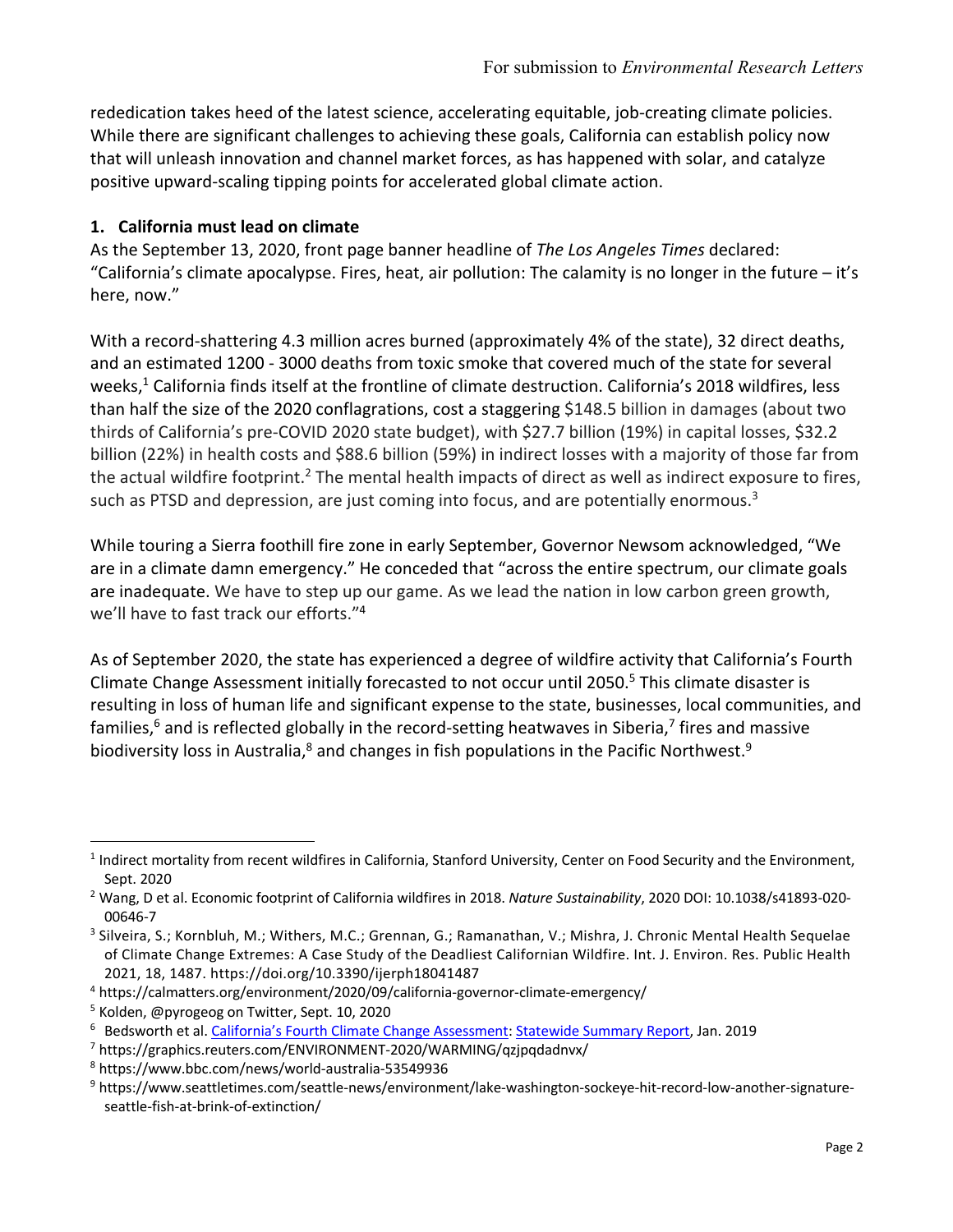COVID pummeled the state budget, causing a 25% deficit in 2020 (an estimated \$56 billion) and stalled the impetus for the increased investment required to catalyze speed and scale climate solutions. Yet the costs of inaction and inadequate action massively outstrip the costs of action.<sup>10</sup>

Years of drought, increased temperatures, and poor land and water management decisions have combined to create a tinderbox in the nation's most populous state of 40 million residents. California provides one third of the country's vegetables and two thirds of its fruits and nuts. California is a global center for technological innovation, academic excellence, and international partnerships. Each of these distinguishing features are imperiled by the climate crisis. The state is now in the early stages of a megadrought, a multi-decadal drought made severe by the growing impacts of climate change which threatens further social and economic devastation. $11$ 

Historically the U.S. and the world have looked to California, the world's fifth largest economy, to lead on climate-smart policies, and to continue serving as a premiere innovator and implementer of climate solutions. In 2002, for example, California's Assembly Bill 1493, requiring a reduction in GHG emissions from vehicle tailpipes, became state law. It was later adopted by 13 other states, and in 2010 became the basis for national clean car standards. When former President Trump announced the U.S. withdrawal from the Paris Climate Accord, California joined the German state of Baden-Württemberg and others to launch the Under2 Coalition in 2017. The list of signatories committing to significant GHG cuts by 2050 has grown to over 220 jurisdictions which combined encompasses over 1.3 billion people and 43% of the world economy.<sup>12</sup>

The clear recognition that we are not doing enough is being echoed nationally as well. The day after President Biden's inauguration, U.S. climate envoy John Kerry told an international group of business leaders that every nation has fallen behind in meeting the goals of the Paris Agreement. "No country and no continent is getting the job done," Kerry said.<sup>13</sup>

California must now accelerate its climate policy innovation and implementation timelines to decarbonize the economy more rapidly. Still, decarbonization measures, while essential, will take two to three decades to have an impact on the steeply warming curve. The need for speed is great and it is a race against time to keep warming from shooting past 2°C well before 2050.

Given the likelihood that warming will cross the 1.5°C threshold within the next 10 years,<sup>14</sup> and the fact that current greenhouse emissions are about 49 gigatons of CO2eq per year globally, relying just

<sup>10</sup> Roston and Bloomberg, The Massive Cost of Not Adapting to Climate Change, Fortune, Sept 20, 2019; Gonzalez, Huge Costs in Climate Inaction, Business Insurance, Jan 2019

<sup>11</sup> Williams et al. *Science* Apr 17 2020 and https://www.washingtonpost.com/weather/2020/04/16/southwestmegadrought-climate-change/

<sup>12</sup> https://www.theclimategroup.org/under2-coalition

<sup>13</sup> https://www.eenews.net/climatewire/2021/01/22/stories/1063723221

<sup>14</sup> Xu, Y., V. Ramanathan, & D. G. Victor. 2018. Global warming will happen faster than we think, *Nature*, vol. 564 | 30-32; *Shindell, D et al,* Simultaneously Mitigating Near-Term Climate Change and Improving Human Health and Food Security*,* Science 13 Jan 2012*;* Vol. 335, Issue 6065, pp. 183-189*,* DOI: 10.1126/science.1210026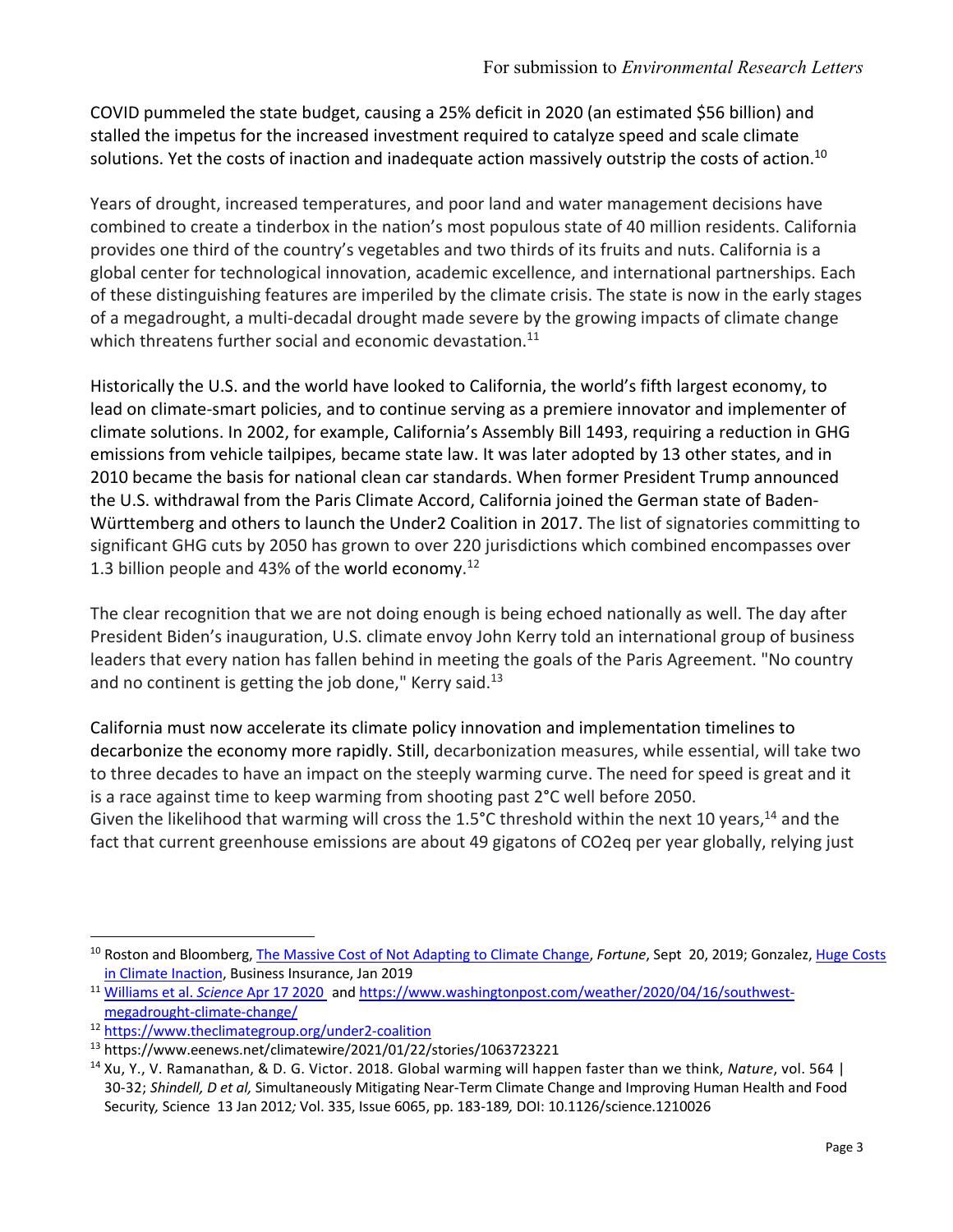on deep decarbonization is not enough anymore to limit warming well below 2°C. We need to pull on three levers to bend the warming curve before it reaches  $2^{\circ}$ C.<sup>15</sup>

1. The first lever, of course, is zero emissions of  $CO<sub>2</sub>$ .

2. The second lever involves drastic reductions in super pollutants that are short-lived—black carbon, methane, tropospheric ozone, and **hydrofluorocarbons** (HFCs).<sup>16</sup> These super pollutants are about 30 to 2000 times more potent than  $CO<sub>2</sub>$  in trapping infrared heat. Black carbon is soot emitted by mostly diesel engines and lives in the air for a week; its heattrapping power is 2000 times that of CO2. HFCs used as refrigerants are also about 2000 time more potent. Collectively these super pollutants are responsible for about 40% of warming globally. Reducing methane emissions by half, reducing soot emissions by 80% with soot-free vehicles such as electric vehicles, replacing currently used HFCs with zero- to low-warming potential refrigerants, and decreasing sources of methane emissions such as leaks from natural gas pipes, food, and other landfilled organic waste, if implemented now, can cut the rate of warming over the next 2 to 3 decades by half.

3. The third lever involves extraction of the  $CO<sub>2</sub>$  already released into the atmosphere from human activities. Many studies show that as much as 500 to 1000 billion tons of  $CO<sub>2</sub>$  have to be extracted.

In addition to decarbonizing, California should rapidly reduce its emissions of super pollutants including methane, black carbon soot and HFCs used as refrigerants, to bend the warming curve by 2035.<sup>17</sup> California took a step in this direction in 2016 with SB1383 that focuses on super pollutants, but more is needed.<sup>18</sup> The targets set forth by SB1383 should be expedited. Accelerated reduction of GHGs and super pollutants has the potential to create hundreds of thousands of well-paying jobs while securing an equitable, clean energy future for all.<sup>19</sup>

The COVID-19 crisis, while devastating, has produced a pause in emissions growth that means if we act forcefully, we may have already seen peak emissions.<sup>20</sup> Doing so would create a healthy energy future for all and large reductions in local air pollution including ozone.<sup>21</sup>

<sup>&</sup>lt;sup>15</sup> Veerabhadran Ramanathan, Juliann E. Allison, Maximilian Auffhammer, David Auston, Anthony D. Barnosky, Lifang Chiang, William D. Collins, Steven J. Davis, Fonna Forman, Susanna B. Hecht, Daniel Kammen, C.-Y. Cynthia Lin Lawell, Teenie Matlock, Daniel Press, Douglas Rotman, Scott Samuelsen, Gina Solomon, David G. Victor, Byron Washom, 2015 Executive Summary of the Report, Bending the Curve:10 scalable solutions for carbon neutrality and climate stability. Published by the University of California, October 27, 2015

<sup>&</sup>lt;sup>16</sup> M. Molina, V. Ramanathan, & D. Zaelke. Best path to net zero: Cut short-lived super-pollutants. Bulletin of the Atomic Scientists. April 2, 2020

 $17$  Xu, Y. and V. Ramanathan, Well below 2°C:Mitigation strategies for avoiding dangerous to catastrophic climate changes. 2017; Proceedings of the National Academy of Sciences, vol. **114 (39),** 10315–10323.

<sup>18</sup> https://www.calrecycle.ca.gov/organics/slcp

https://leginfo.legislature.ca.gov/faces/billNavClient.xhtml?bill\_id=201520160SB1383

<sup>19</sup> https://laborcenter.berkeley.edu/putting-california-on-the-high-road-a-jobs-and-climate-action-plan-for-2030/

<sup>20</sup> Daniel M. Kammen (2020) Over the hump: Have we reached the peak of carbon emissions? *Bulletin of the Atomic Scientists*, 76:5, 256-262. DOI: 10.1080/00963402.2020.1806585

<sup>&</sup>lt;sup>21</sup> https://laborcenter.berkeley.edu/putting-california-on-the-high-road-a-jobs-and-climate-action-plan-for-2030/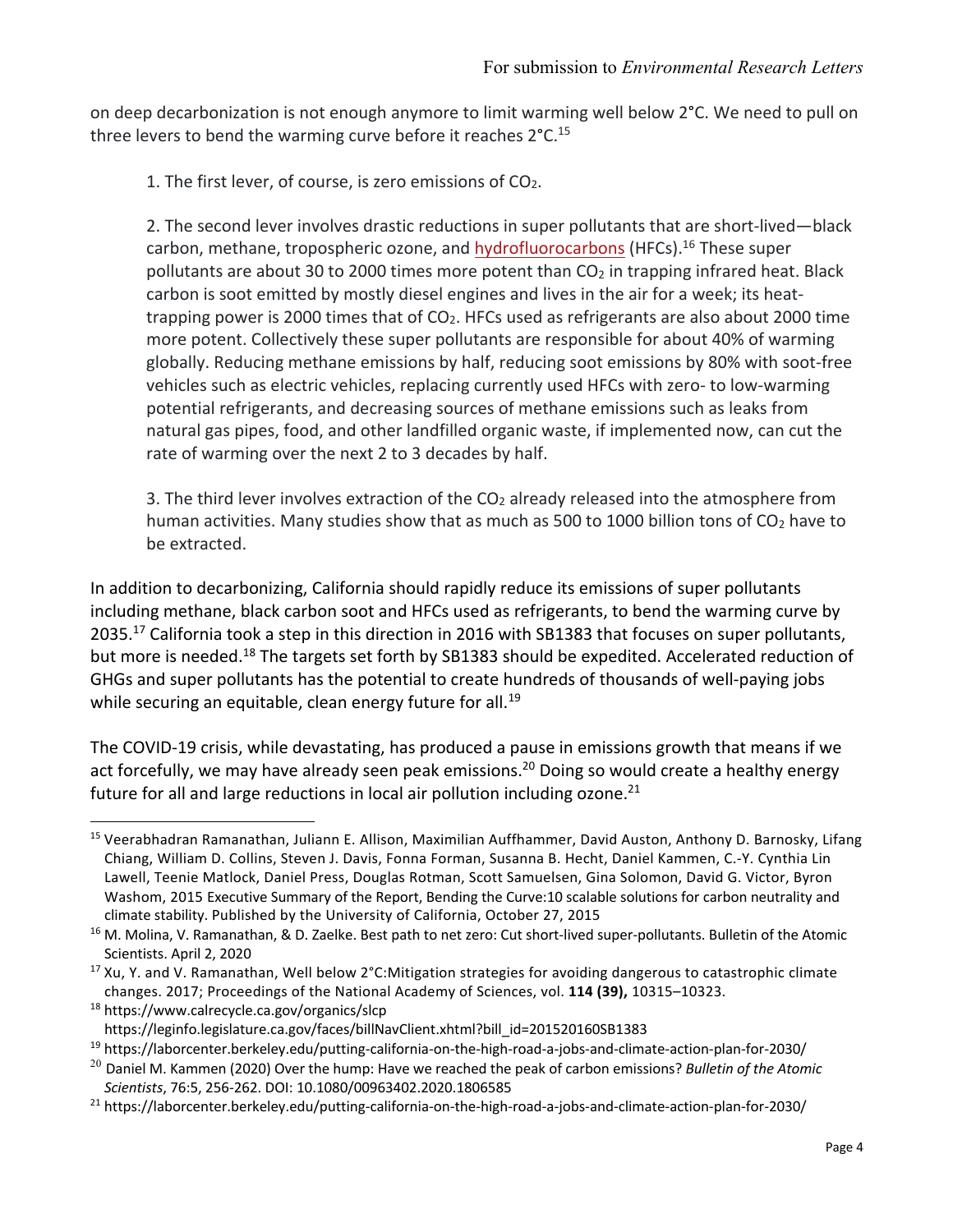## **2. Current climate targets are insufficient to secure a safe future**

Since 2018, the goals recommended by the United Nation's (UN) Intergovernmental Panel on Climate Change (IPCC) in their 2018 special report on "Global Warming of 1.5°C" set the bar for climate ambition in countries, states, businesses, universities, and other entities.<sup>22</sup> As established by the UN Framework Convention on Climate Change on the heels of the 2015 historic Paris Agreement, the 1.5°C pathway report calls for the world to move beyond the initial 2°C target and limit warming to 1.5°C to avoid the worst consequences.

The 2018 IPCC prescription for remaining or returning to under the 1.5°C threshold of dangerous global warming includes cutting emissions by 45% by 2030 (from 2010 levels) and investing in carbon dioxide removal (CDR). The latter includes restoration of natural ecosystems, reforestation, and soil carbon sequestration, with their many co-benefits, to draw down anthropogenic carbon additions to the atmosphere (up to 1,000 Gt of carbon dioxide equivalents) and achieve net-zero emissions by 2050.

As bold as that goal is, it is clear that it is not enough. While some will push back on the call here to make 2030 the new target date, global warming is today approaching 1.2°C, with 2030 now projected as the timeframe when we will exceed  $1.5^{\circ}$ C.<sup>23</sup> The UN operates by consensus and all communications about its scientific recommendations are filtered through political decision makers from member nations, resulting in inherently conservative policy guidance. The need to accelerate this process means that states and nations with the ability to act must demonstrate through their actions that faster progress is possible, affordable, and equitable.

Even with the economic slowdown resulting from the coronavirus pandemic, emissions are projected to drop temporarily by only about 7%.<sup>24</sup> This drop translates into a 0.01°C reduction in global warming by 2050, according to the United Nations Environment Programme's (UNEP) 2020 Emissions Gap Report. Per UNEP, the world must triple its emissions reductions commitments to follow a 2°C (3.6°F) pathway and multiply them *five* times to follow a 1.5°C (2.7°F) pathway to achieve the goal of limiting global warming to the 2015 Paris Climate Agreement targets.<sup>25</sup> Emissions of CO<sub>2</sub> and super pollutants must fall by a staggering 7.6% each year between now and 2030 to stay on track with 1.5°C of warming, according to the report.

<sup>&</sup>lt;sup>22</sup> IPCC. Global Warming of 1.5 °C. Oct. 8, 2018.

<sup>&</sup>lt;sup>23</sup> Xu, Y., V. Ramanathan, & D. G. Victor. 2018. Global warming will happen faster than we think. Nature, vol. 564 | 30-32

<sup>&</sup>lt;sup>24</sup> https://www.latimes.com/world-nation/story/2020-12-10/2020-global-carbon-emissions-drop-covid-19; Zhu Liu, Zhu Deng, Philippe Ciais and Ruixue Lei, Steven J. Davis, Sha Feng and Bo Zheng and Duo Cui and Xinyu Dou and Pan He and Biqing Zhu and Chenxi Lu and Piyu Ke and Taochun Sun and Yuan Wang and Xu Yue and Yilong Wang and Yadong Lei and Hao Zhou and Zhaonan Cai and Yuhui Wu and Runtao Guo and Tingxuan Han and Jinjun Xue and Olivier Boucher and Frederic Chevallier and Eulalie Boucher and Yimin Wei and Qiang Zhang and Dabo Guan and Peng Gong and Daniel M. Kammen and Kebin He and Hans Joachim Schellnhuber (2020) "Near-real-time monitoring of global CO<sub>2</sub> emissions reveals the effects of the COVID-19 pandemic," *Nature Communications.* DOI:10.1038/s41467-020-18922-7

<sup>&</sup>lt;sup>25</sup> United Nations Environment Program, *Emissions Gap Report 2020*, Dec 2020; UN Framework Convention on Climate Change (UNFCCC), The Paris Agreement, Dec 2015.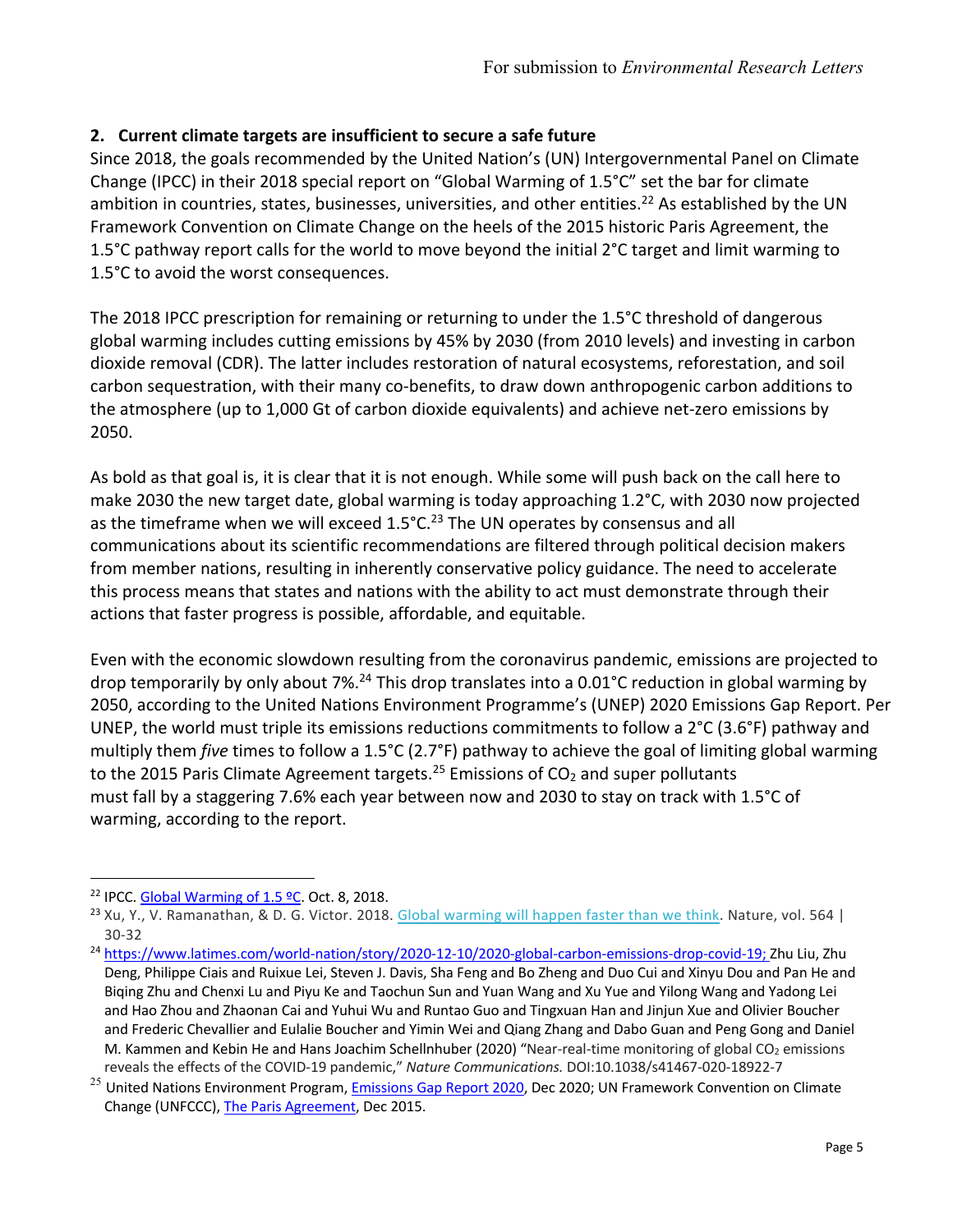New scientific findings show a rapidly worsening climate with nine of fifteen global tipping points already approaching or beyond the natural limits.<sup>26</sup> Said the study's co-author, "We have underestimated the risks of unleashing irreversible changes where the planet self-amplifies global warming. Scientifically, this provides strong evidence for declaring a state of planetary emergency, to unleash world action that accelerates the path towards a world that can continue evolving on a stable planet."<sup>27</sup>

Some recent studies shortened the timeframe for mitigating dangerous climate change (1.5°C) to between 2027 and 2042,<sup>28</sup> which is one to two decades earlier than the timeframe in the IPCC's 1.5°C report. Another team concluded that to secure "a tolerable climate future," we must immediately and aggressively pursue *carbon neutral energy production by 2030*. They further concluded that we must "hope for some luck" that the global climate system's sensitivity to the continued addition of warming greenhouse gas emissions is low. These conclusions were based on an assessment of more than 5 million future climate pathways.<sup>29</sup> A more recent study found that surface air temperatures are already around 1.25°C above the 1850-1900 pre-industrial period.<sup>30</sup>

Time is running out. The likelihood of abrupt, irreversible, runaway climate chaos increases every day that emissions are not reduced significantly and fast. To ensure climate, health, and economic stability, California and governments worldwide at every level must commit to and follow an extremely accelerated timeframe for GHG emissions including nature-based sequestration and ecosystem protection.

 $26$  Lenton, et al. Climate tipping points  $-$  too risky to bet against: The growing threat of abrupt and irreversible climate changes must compel political and economic action on emissions. *Nature*, Nov 27, 2019; Nine climate tipping points now 'active,' warn scientists, ScienceDaily, Nov 27, 2019

<sup>&</sup>lt;sup>27</sup> https://www.sciencedaily.com/releases/2019/11/191127161418.htm

<sup>28</sup> Raphaël Hébert, Shaun Lovejoy, Bruno Tremblay (2021) **"**An observation-based scaling model for climate sensitivity estimates and global projections to 2100**,"** *Climate Dynamics*, **56**, 1105 – 1129. DOI: 10.1007/s00382-020-05521-x

<sup>29</sup> Lamontagne et al. Robust abatement pathways to tolerable climate futures require immediate global action. *Nature Climate Change*, 2019, and Few pathways to an acceptable climate future without immediate action, Science Daily, March 11, 2019

<sup>30</sup> https://climate.copernicus.eu/2020-warmest-year-record-europe-globally-2020-ties-2016-warmest-year-recorded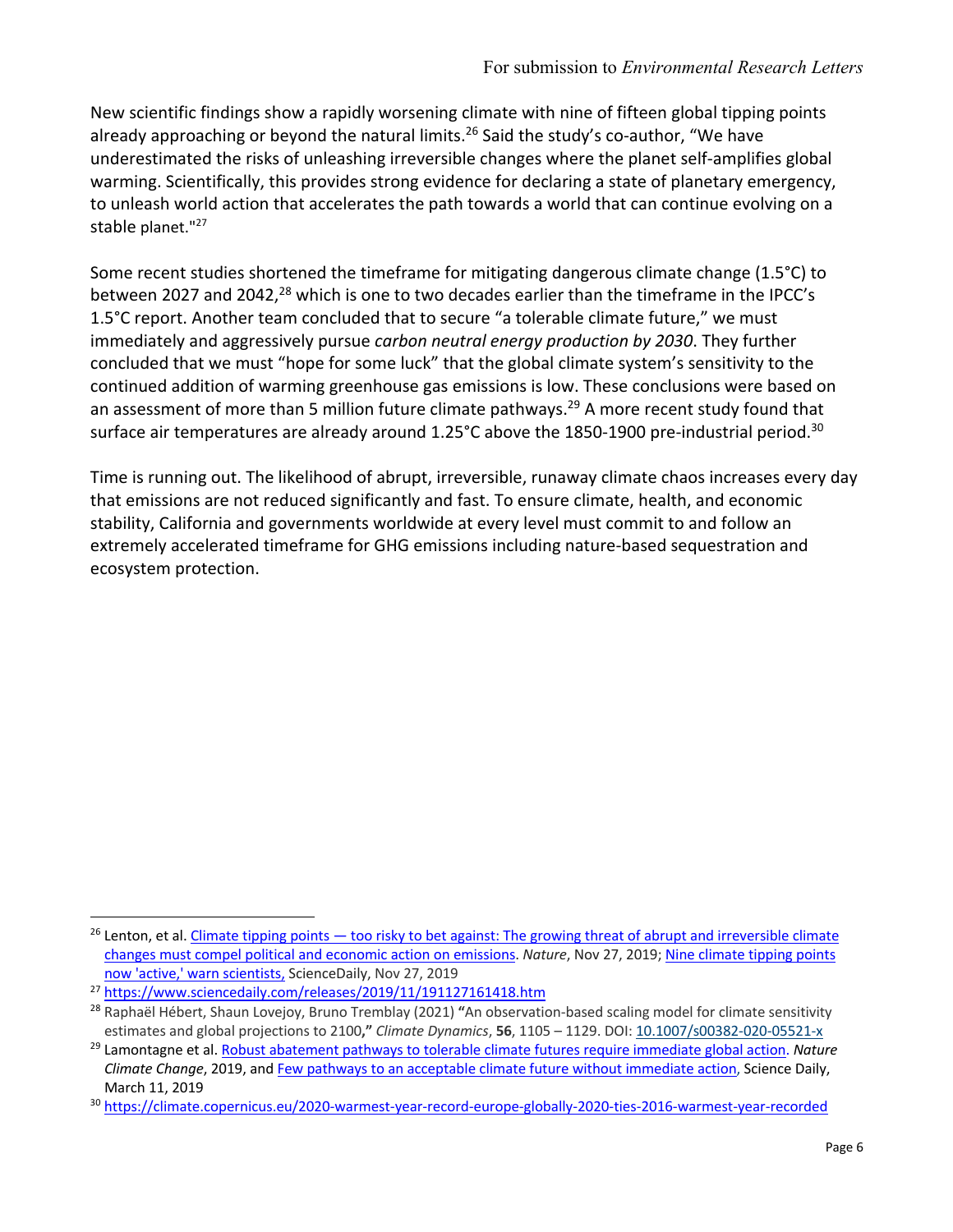

**California's Historic Emissions and Future Emissions Reduction Targets** 

*Figure 1. California's historic emissions and future emission reduction targets. The pathway to carbon neutrality by 2045 (SB100, a 4% annual rate or carbon emissions reductions) is shown (solid line), along with decarbonization pathways that achieve carbon neutrality by 2040 (requiring 5% annual reductions) and 2030 (requiring 7.7% annual reductions) Source: www.theclimatecenter.org* 

#### **3. California is falling behind**

California's once aggressive climate targets are no longer scientifically defensible. California is banking on outdated targets and policies in the face of an accelerating climate crisis, aspiring yet struggling to reach inadequate goals, including 40% below 1990 levels of GHG emissions by 2030, 60% GHG-free electricity by 2030, and carbon neutrality by 2045 (Figure 1).<sup>31</sup> Governor Newsom's recent Executive Order banning the sale of new internal combustion engine cars and light trucks by 2035, although first in the nation, is being outpaced by other governments (the United Kingdom and Norway, for example). Volvo's commitment to producing only Zero Emissions Vehicles (ZEVs) by 2030<sup>32</sup> and Lyft's recent announcement to move to a zero emissions fleet ( $\approx$ 2 million drivers and vehicles) by 2030, a deadline that could be accelerated, highlights that faster action is coming.<sup>33</sup>

The nation and other states are advancing decarbonization policies relative to California. For example, President Biden set goals to achieve GHG-free electricity nationally by 2035,<sup>34</sup> and Rhode

<sup>31</sup> https://www.latimes.com/environment/story/2020-03-18/california-climate-change-move-faster

<sup>32</sup> https://www.cnbc.com/2021/03/02/volvo-says-it-will-be-fully-electric-by-2030-move-car-sales-online.html

 $33$  Kammen, Daniel M (2020) How electric vehicles can help advance social justice, June 22, 2020. https://www.sfchronicle.com/opinion/**article/How-electric-vehicles-can-help-advance-social-15351293.php**

<sup>34</sup> President Biden Takes Executive Actions to Tackle the Climate Crisis at Home and Abroad, Create Jobs, and Restore Scientific Integrity Across Federal Government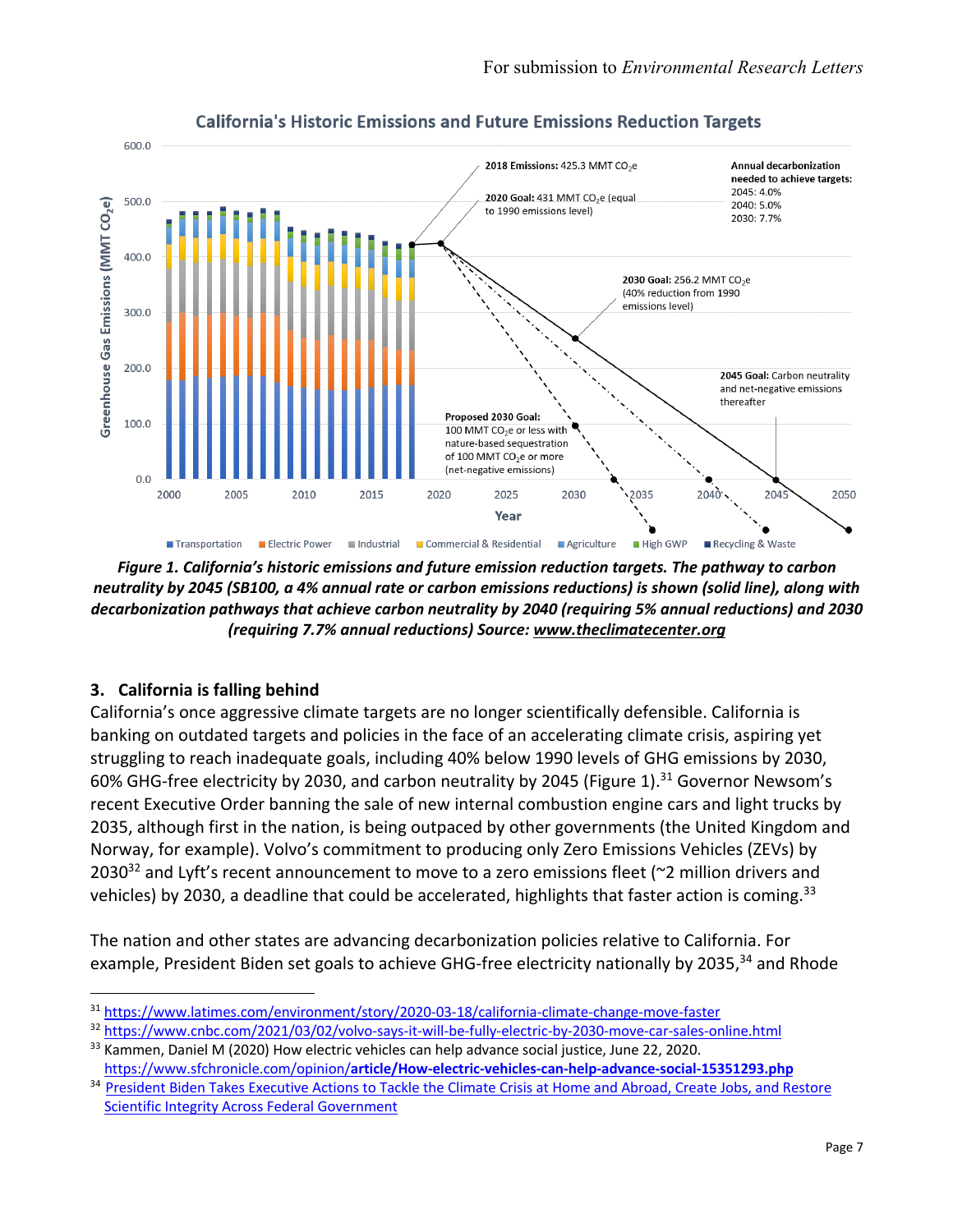Island has committed to 100% renewable electricity by 2030, fifteen years ahead of California.<sup>35</sup> This leap-frogging is a good and positive step, but it is time for California to establish a new set of targets backed by feasibility studies that take into account the declining cost for clean energy technologies, a social cost of carbon, and the disproportionate health, housing, transportation, and other costs to frontline and other disadvantaged communities.

The actions of other economies are positive steps and highlight new opportunities for California. Finland has committed to net-zero emissions by 2035 without offsets<sup>36</sup> and Norway is banning the sale of new gas-powered cars by 2025.<sup>37</sup> Prime Minister Boris Johnson of the United Kingdom recently announced an increase in its greenhouse gas (GHG) reduction goals to 68% below 1990 levels by 2030,<sup>38</sup> and called for 100% ZEV car sales by 2030.<sup>39</sup> In December 2020, the European Union committed to a 55% reduction from 1990 GHG emissions by 2030.<sup>40</sup>

#### **4. Science and technology-based targets propel action**

While incremental steps make achieving a 2030 climate target appear to be impossible, it is clear for health, social justice, economic, environmental, and climate reasons, that California must establish much more aggressive 2030 goals. In doing so, California will be well-positioned to capture a large share of the emerging industry and send important market signals. Because of California's unique relationship with the federal government as well as with China, the state can not only leverage its progress and launch new business in state, but also extend its influence to external markets looking to scale up their efforts.

The past offers many examples of rapid change thought to be impossible by setting establishing bold targets from the transformation of the U.S. economy to fight World War II to the creation of effective COVID vaccines.

Targets offer a high-leverage intervention that can lead to a sustained, transformative clean energy transition.<sup>41</sup> California's climate goals clearly have unified and mobilized state efforts, as they continue to today. <sup>42</sup> Moreover, official targets in one locale can embolden others to follow suit. For example, setting goals to phase out internal combustion engine vehicles has spread rapidly across the

<sup>35</sup> https://www.reuters.com/article/us-usa-rhode-island-renewables/rhode-island-governor-aims-for-100-renewablepower-by-2030-idUSKBN1ZG2BI

<sup>36</sup> https://www.climatechangenews.com/2019/06/03/finland-carbon-neutral-2035-one-fastest-targets-ever-set/

<sup>37</sup> https://carpart.com.au/blog/car-part-world-news/14-countries-banning-fossil-fuel-vehicles-norway-leads-in-2025

<sup>38</sup> https://www.theguardian.com/environment/2020/dec/03/uk-vows-outdo-other-major-economies-emissions-cuts-by-

<sup>2030&</sup>lt;br>https://www.cbsnews.com/news/uk-ban-new-gasoline-diesel-cars-vehicles-by-2030-boris-johnson-green-industrial-revolution/<br><sup>39</sup> https://www.axios.com/eu-carbon-emissions-target-cut-2030-climate-063fa943-1af8-471f-a798-5

<sup>&</sup>lt;sup>41</sup> https://www.researchgate.net/publication/344784830\_Sociotechnical\_typologies\_for\_national\_energy\_transitions

<sup>42</sup> California's 2017 Climate Change Scoping Plan Executive Summary: The strategy for achieving California's 2030 greenhouse gas target; November 2017, California Air Resources Board.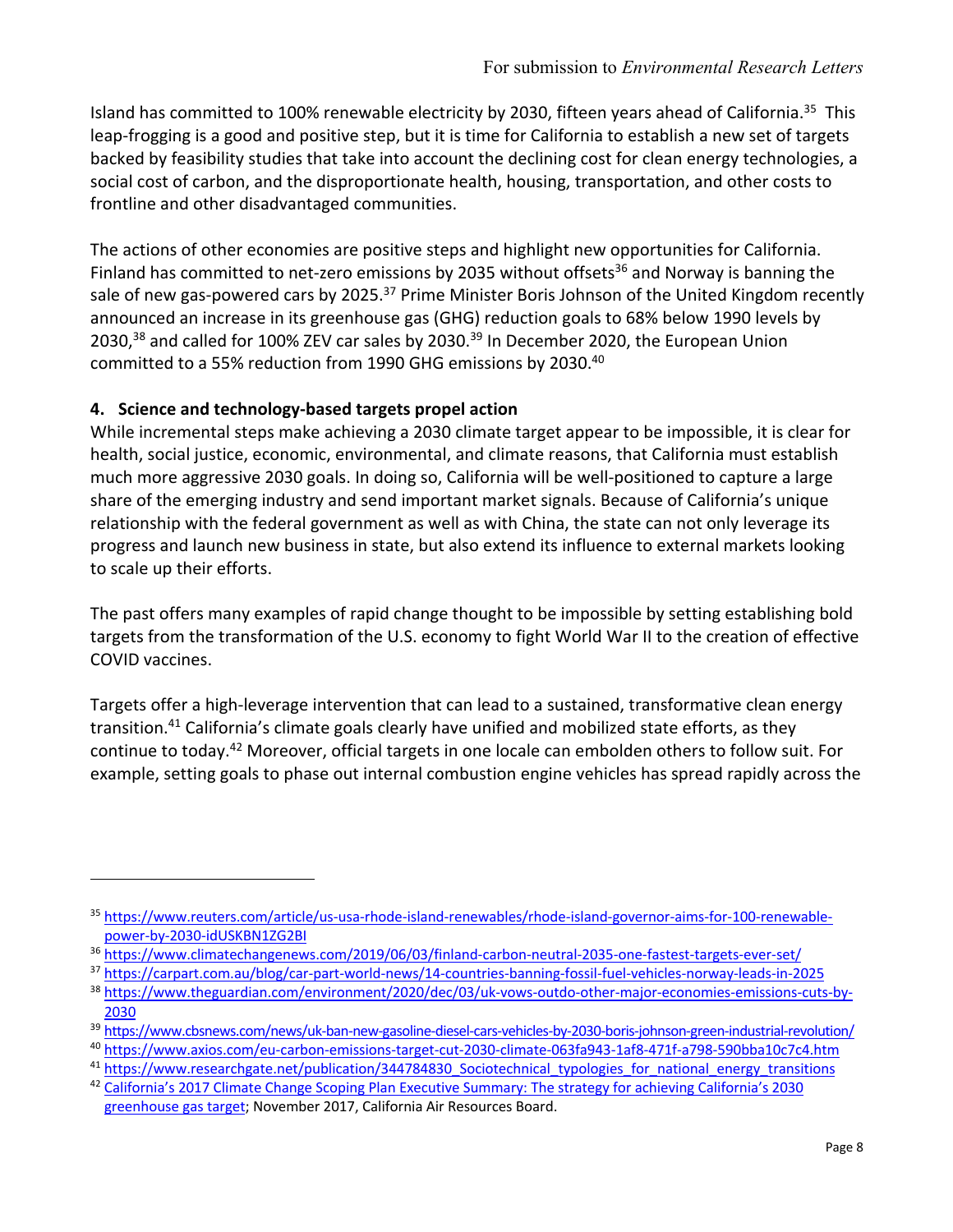world in the last five years,<sup>43</sup> and a number of US states have adopted mid-century climate neutrality targets similar to those in California.

Policy experts recently urged President Biden to adopt lessons from more than a decade of effective climate policy in California. As one said, "the Biden team can pay attention to…the importance of setting really ambitious, economy-wide goals…making clear what we're aiming toward."44

#### **5. Accelerated climate targets support California's health, social justice, and economic aims**

More aggressive climate targets will support California in realizing its health, job-creation, and social justice aims, and will enable it to maintain its stature as a global hub of innovation. In California's inner cities and in air-quality non-attainment areas, the opportunities to directly protect human health and ecosystem function are high, and, as documented by state agencies, surprisingly lowcost. 45

#### **6. Solutions exist today**

Solar power, now the cheapest form of electricity globally,<sup>46</sup> has fallen in cost by close to 90% over the past decade, and wind by 70%. Energy storage is now falling in cost as fast as solar and wind energy ever have. <sup>47</sup> Technological and economic progress has been so transformative that the *least cost* new energy technology is now solar and wind power across most of the U.S.

Recent solar projects in Mexico, Dubai, India, and China have all reported solar projects with previously unprecedented clean energy costs of under 1 cent/kWh,<sup>48</sup> driving a clean energy construction boom that is resetting the energy landscape. This pattern is good for working America as well: investments in clean energy generate more than twice as many jobs as fossil fuel investments do.49 In California, an \$80 billion investment in meeting the state's climate goals would create 725,000 jobs.<sup>50</sup>

Examples of policies that accelerate GHG emissions reductions, create jobs, reassert national and global leadership, and foster business innovation include: 51 <sup>52</sup>

 $^{43}$  Burch, Isabella, & Gilchrist, Jock (2020). Survey of Global Activity to Phase Out Internal Combustion Engine Vehicles. The Climate Center. Retrieved from https://theclimatecenter.org/wp-content/uploads/2020/04/Survey-on-Global-Activities-to-Phase-Out-ICE-Vehicles-04.06.2020.pdf

<sup>44</sup> https://www.capradio.org/articles/2020/11/10/how-california-is-an-example-for-bidens-climate-change-fight/

<sup>45</sup> https://oehha.ca.gov/calenviroscreen/report/calenviroscreen-30

<sup>46</sup> https://www.carbonbrief.org/solar-is-now-cheapest-electricity-in-history-confirms-iea

 $47$  N. Kittner, F. Lil, and D. M. Kammen (2017) "Energy storage deployment and innovation for the clean energy transition," *Nature Energy*, **2**, 17125.<br><sup>48</sup> https://www.iea.org/reports/renewables-2020<br><sup>49</sup> Political Economy Research Institute https://www.peri.umass.edu/images/CA-EconRecProgram-6-12-20\_Final.pdf

<sup>50</sup> World Resources Institute https://www.wri.org/blog/2020/07/economic-benefits-climate-action-us

 $51$  Wei, M., Patadia, S. and Kammen, D. M. (2010) "Putting renewables and energy efficiency to work: How many jobs can the clean energy industry generate in the U. S.?" *Energy Policy*, **38,** 919 - 931.

<sup>52</sup> Zabin, Carol (2020) Putting California on the High Road: A jobs and climate action plan for 2030. https://laborcenter.berkeley.edu/putting-california-on-the-high-road-a-jobs-and-climate-action-plan-for-2030/ https://www.hsph.harvard.edu/diversity/resources/anti-racism/list/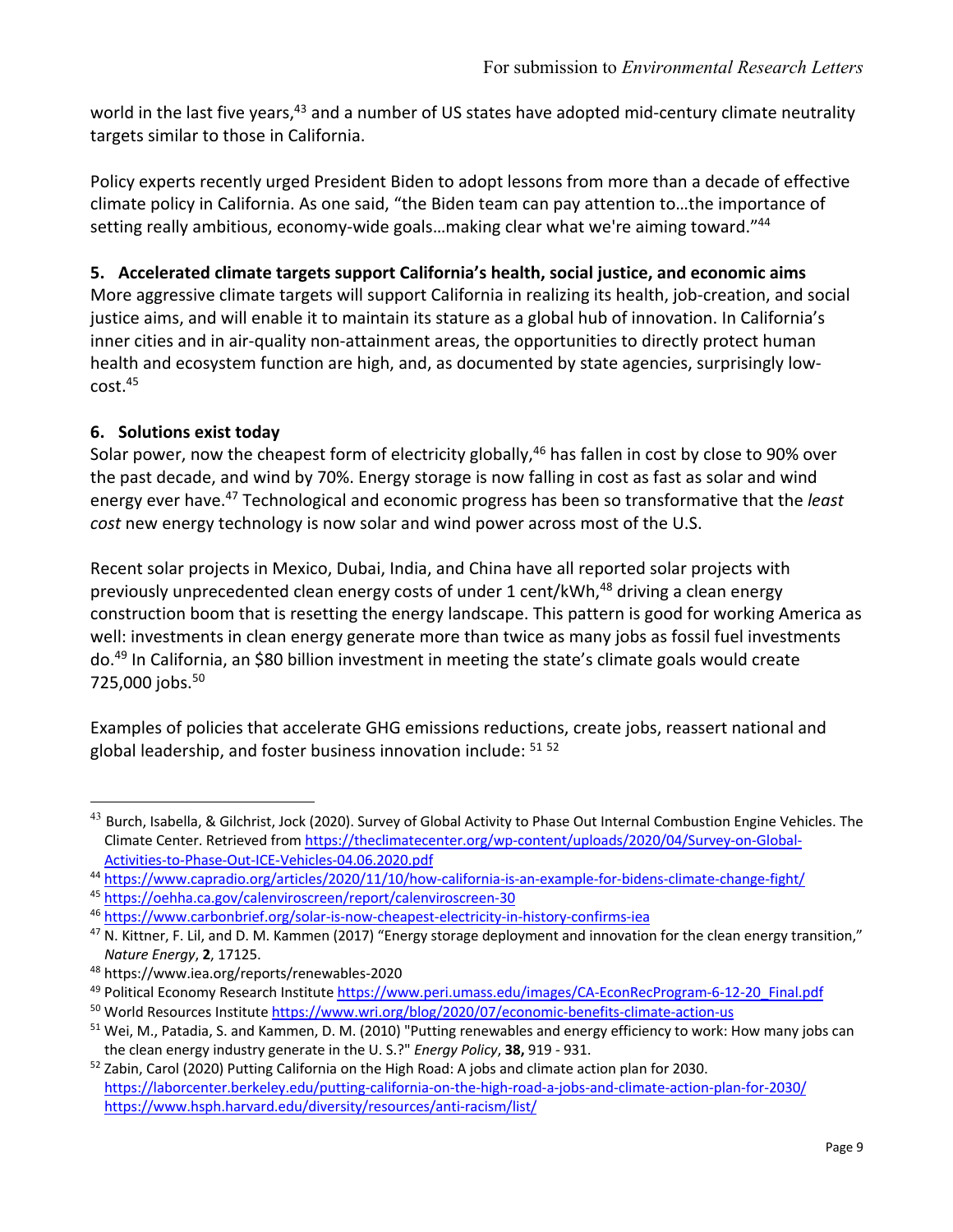- Feebates for the purchase of energy consuming devices vehicles, appliances, travel, and a host of purchases. These fees levied on higher emitting devices are transferred directly as subsidies to similar-in-class devices that are lower emitting.<sup>53</sup>
- Location-specific feed-in tariffs to reward clean energy generation where the highest credits go to generation (and jobs) in low-income, minority, or otherwise disadvantaged communities. While electricity-generation based emissions are no longer the largest source of emissions in California, this policy will hasten decarbonization and direct investment to the most disadvantaged and historically discriminated against communities. 54
- Clean energy vehicle credits in both home purchases and leases. To avoid historically racist policies that reward affluent homeowners and ignore renters, a credit for clean vehicle purchases or leases, or mass transit or other sustainable mobility use, can be made available to anyone who signs a mortgage or a lease.
- Meeting the challenge of the Biden Administration to implement and utilize a Social Cost of Carbon for all state-level decision-making.<sup>55</sup>
- Deploy soot-free diesel. Retrofit all diesel vehicles fueled by ultra-low sulfur diesel with diesel particulate filters, on the way to electric vehicles and perhaps hydrogen for trucking.
- Ban food waste from landfills. Fully one-third of food waste is dumped in landfills. It, along with other organic waste, is one of the largest sources of methane, equivalent to the emissions of 37 million cars. The edible part of the food should be used to feed the hungry while the non-edible processed through biodigesters to produce renewable fuels.
- Reduce methane and other climate pollutants produced by cattle and other farm animals through feed additives and manure management including biodigesters that can produce renewable fuel as we shift our diet to depend less on farm-raised animals.
- Produce leak free gas pipes, seal leaking pipes and seal orphan wells, to reduce methane from the production, transmission and distribution of fossil gas.

Based on current clean energy trends, California is well-positioned to achieve new low- and zerocarbon targets. The measures above, in addition to bending the warming curve within 10 years, will also eliminate about 75% of the sources of air pollution in California, especially critical for vulnerable populations.

## **7. Recommendations for California**

First, we recommend that the State of California retake its climate leadership by aligning its climate goals with the most recent science, firmly planting its stake in the year 2030. This entails dramatically accelerating its carbon neutrality and net-negative emissions goal from 2045 to 2030.<sup>56</sup> This also means changing its current climate goals both in the percentage and the timing: cutting emissions by

<sup>53</sup> https://theicct.org/spotlight/feebate-systems

<sup>54</sup> https://innovation.luskin.ucla.edu/wpcontent/uploads/2019/10/Lessons\_Learned\_from\_FiT150.pdf?utm\_source=rss&utm\_medium=rss&utm\_campaign=ananalysis-of-ladwps-feed-in-tariff-program-lessons-learned-from-fit150-and-recommendations-for-program-expansion

<sup>55</sup> https://www.whitehouse.gov/briefing-room/presidential-actions/2021/01/20/executive-order-protecting-publichealth-and-environment-and-restoring-science-to-tackle-climate-crisis/

<sup>56</sup> https://www.ca.gov/archive/gov39/wp-content/uploads/2018/09/9.10.18-Executive-Order.pdf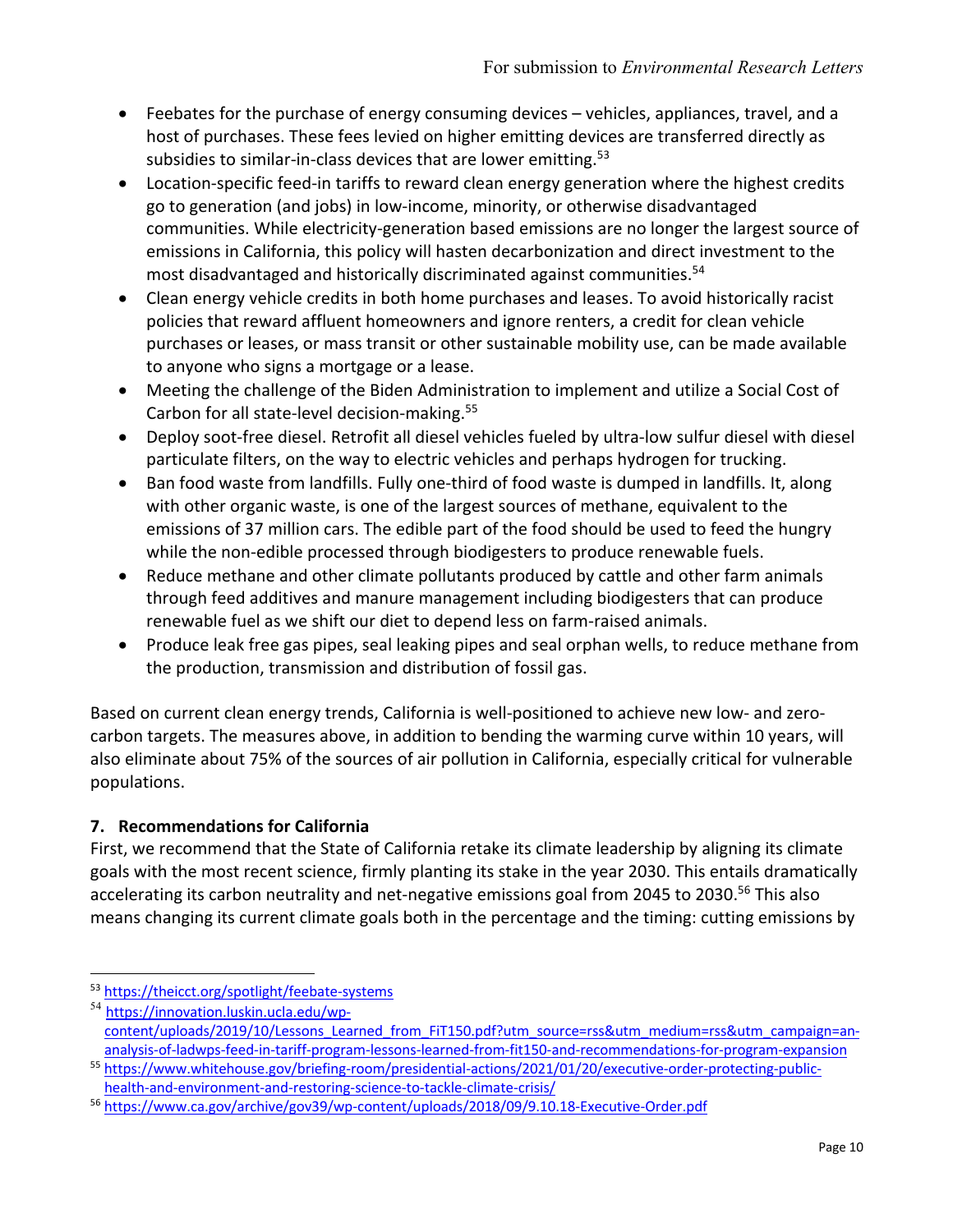80% instead of 40% below 1990 levels and quickening the pace to achieve the goal by 2030 instead of 2050. 57

Figure 2 shows a potential pathway that results in net-negative carbon emissions by 2030. It proposes reaching this target via dramatic reductions in all sectors, including a 70% reduction in the transportation sector and a 100% reduction in the electricity sector, supported by a wartime-like mobilization of resources and comprehensive policy support.

This scenario is *simply illustrative*: It demonstrates that even with conventional models it is possible to reach the net-negative target, but it does require truly aggressive targets that have either not been achieved before, or have never been sustained, or both. Clearly, California needs unprecedented action across all sectors. In doing so it may unlock positive tipping points not accounted for in this conventional model and discover new routes as it forges the path we have seen in the synergies between pollution reduction and public health, or between clean electricity standards and electric mobility.<sup>3</sup>

<sup>57</sup>http://static1.squarespace.com/static/549885d4e4b0ba0bff5dc695/t/54d7f1e0e4b0f0798cee3010/1423438304744/Cal ifornia+Executive+Order+S-3-05+(June+2005).pdf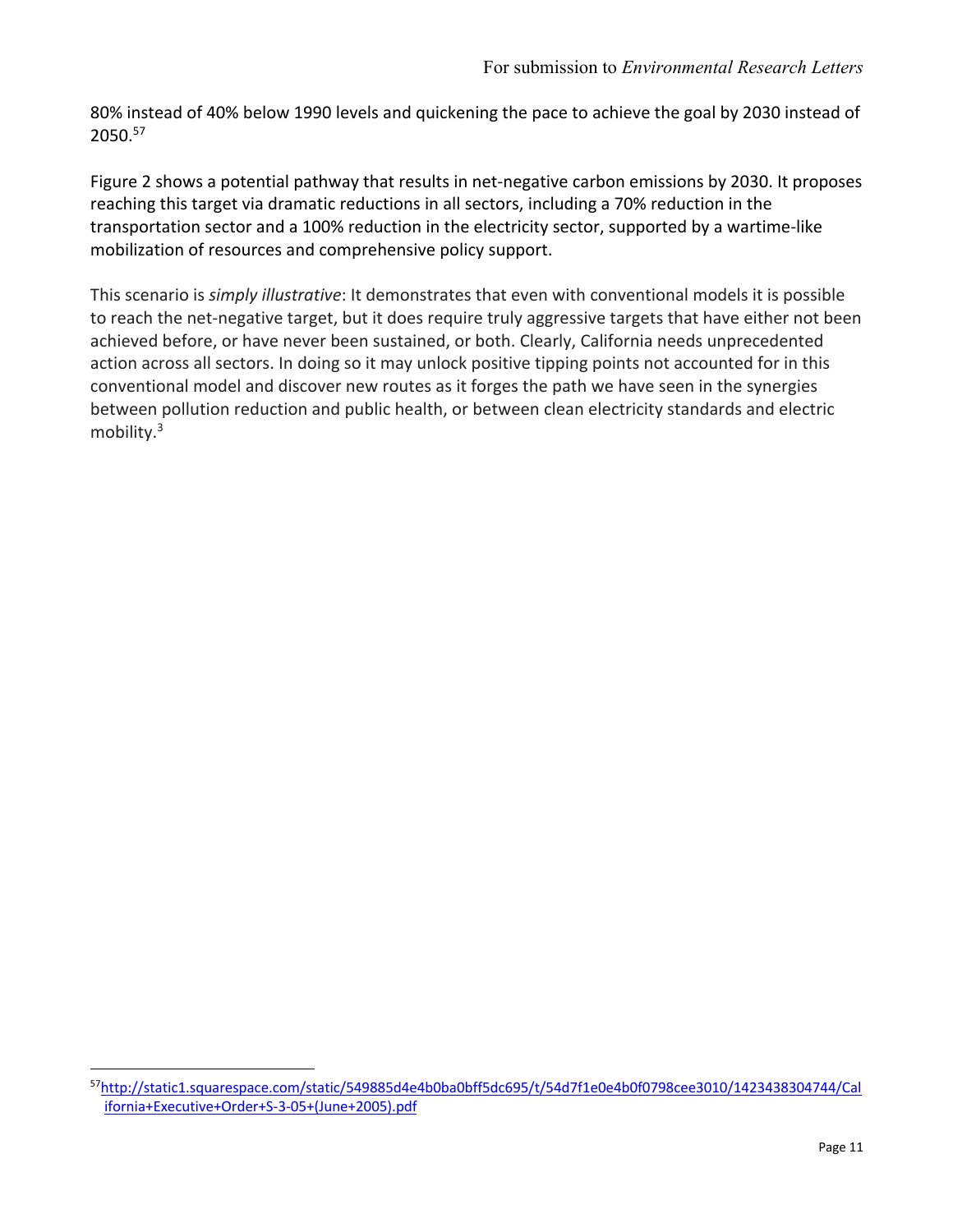

*Figure 2. Pathway of emissions reductions by sector that result in net-negative emissions by 2030. Analysis using The Climate Center GHG Accounting Tool.*

Second, we recommend that the policies enacted to achieve these climate goals conform to three guiding principles:

- 1. Align with the latest climate science,
- 2. Ensure a just transition for workers, families, and communities dependent on fossil fuel related industries, and
- 3. Prioritize investments in lower income communities and communities of color, ensure they are no longer disproportionately harmed by the production and use of fossil fuels, and by climate change impacts, and provide equitable access to climate-friendly solutions.

In making these recommendations, we recognize the enormous political, economic, and technological hurdles to their achievement. However, not overcoming these hurdles will lead to catastrophe.